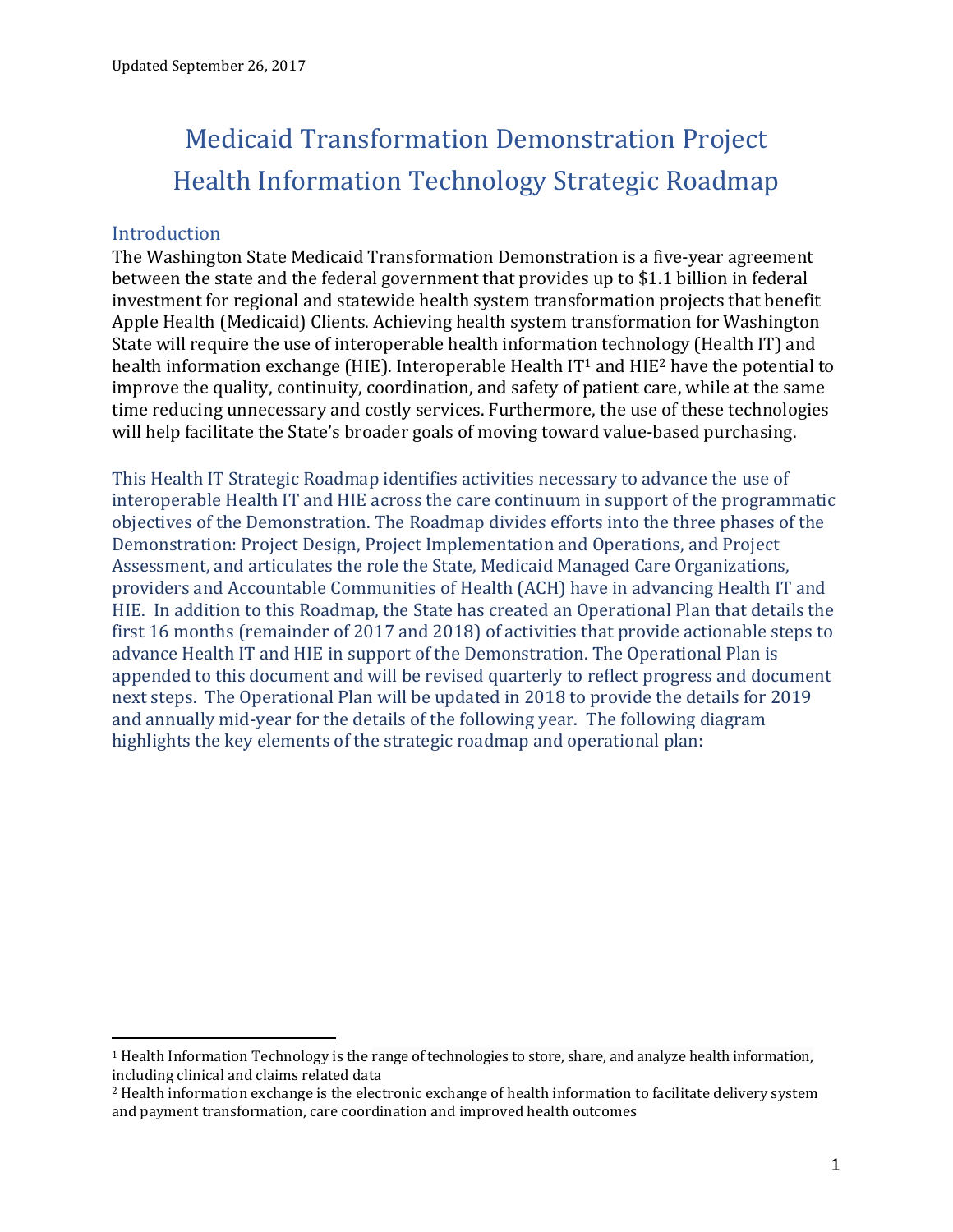

#### Washington Health IT/HIE Roadmap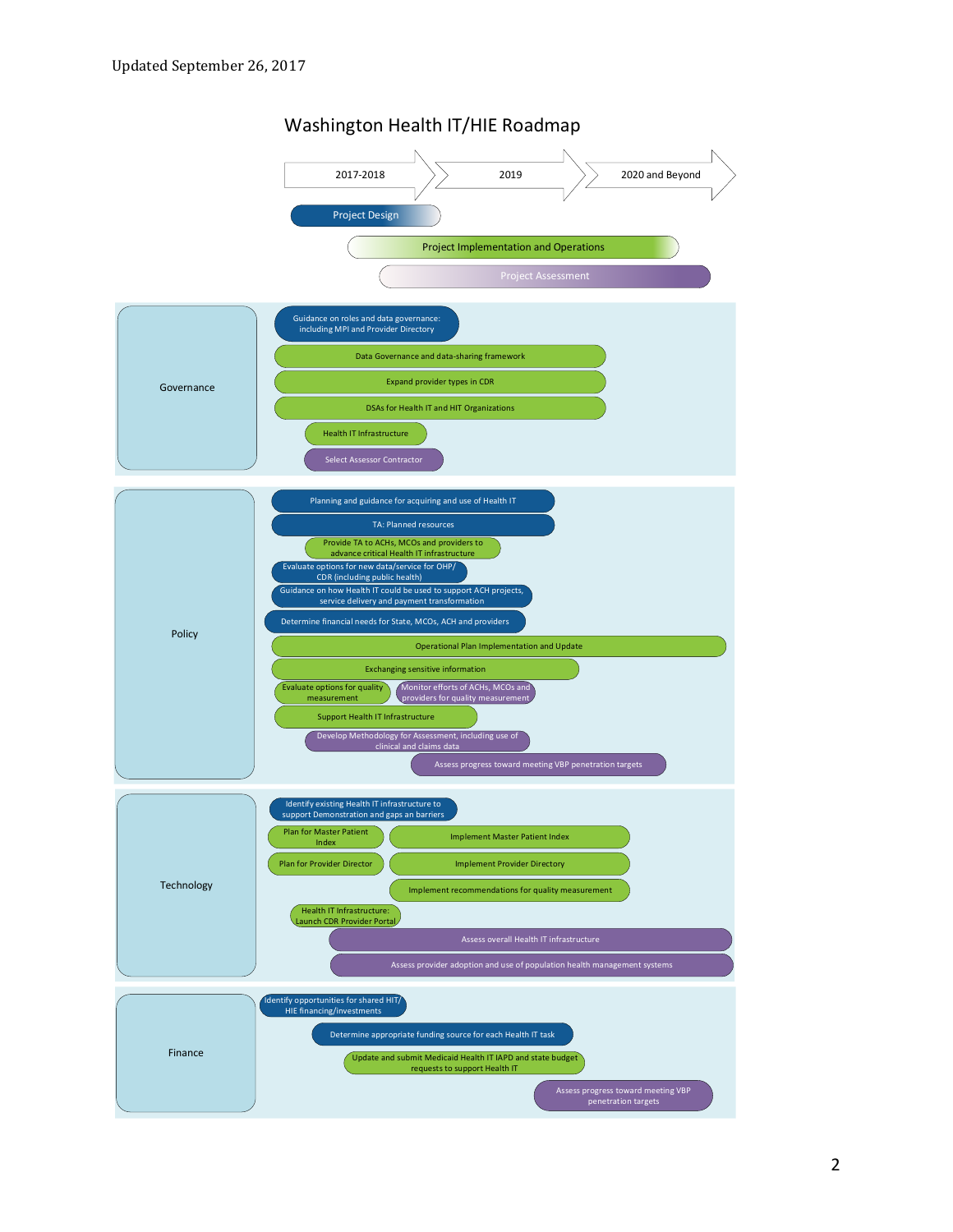## Background

Washington State understands the role of and need for interoperable Health IT and HIE to enable the efficient exchange and use of health information, a foundational requirement to achieving the triple aim. In 2009, the Washington State Legislature passed Substitute Senate Bill 5501 to accelerate the secure electronic exchange of high-value health information within the state. This legislation resulted in the designation of OneHealthPort as the lead HIE organization. Subsequently, a clinical data repository (CDR) was created to address some of the challenges with interoperability.

# Purpose and Goals

Washington State is undertaking an innovative and ambitious agenda through the Demonstration to advance coordination of care and improve patient outcomes that will be supported, in part, through its use of the CDR and additional activities identified in this Roadmap. The purpose of the Roadmap is to identify the broad goals of how Health IT and HIE will support the Demonstration, recognizing that the more detailed tasks are identified, expanded upon, and tracked in the accompanying operational plan. The Roadmap is built on the following goals:

- Develop policies and procedures to advance the widespread use of interoperable Health IT and HIE across the care continuum;
- Coordinate at the regional and statewide level to ensure that interoperable Health IT and HIE efforts are shared and identified best practices are shared throughout the state;
- Improve coordination and integration among behavioral health, physical health, and Home and Community Based Services (HCBS) providers, as well as community-level collaborators;
- Support the acquisition and implementation of interoperable Health IT particularly for providers who are ineligible for the Electronic Health Record (EHR) incentive program;
- Encourage use of clinical and claims data by the State, ACHs, payers, and others to support a variety of health improvement activities as represented by ACH project plans;
- Develop or expand the critical infrastructure needed to facilitate population health management, including prescription drug monitoring, disease registries and electronic lab reporting;
- Support the electronic exchange of interoperable clinical health information, using standards identified in Interoperability Standards Advisory (ISA);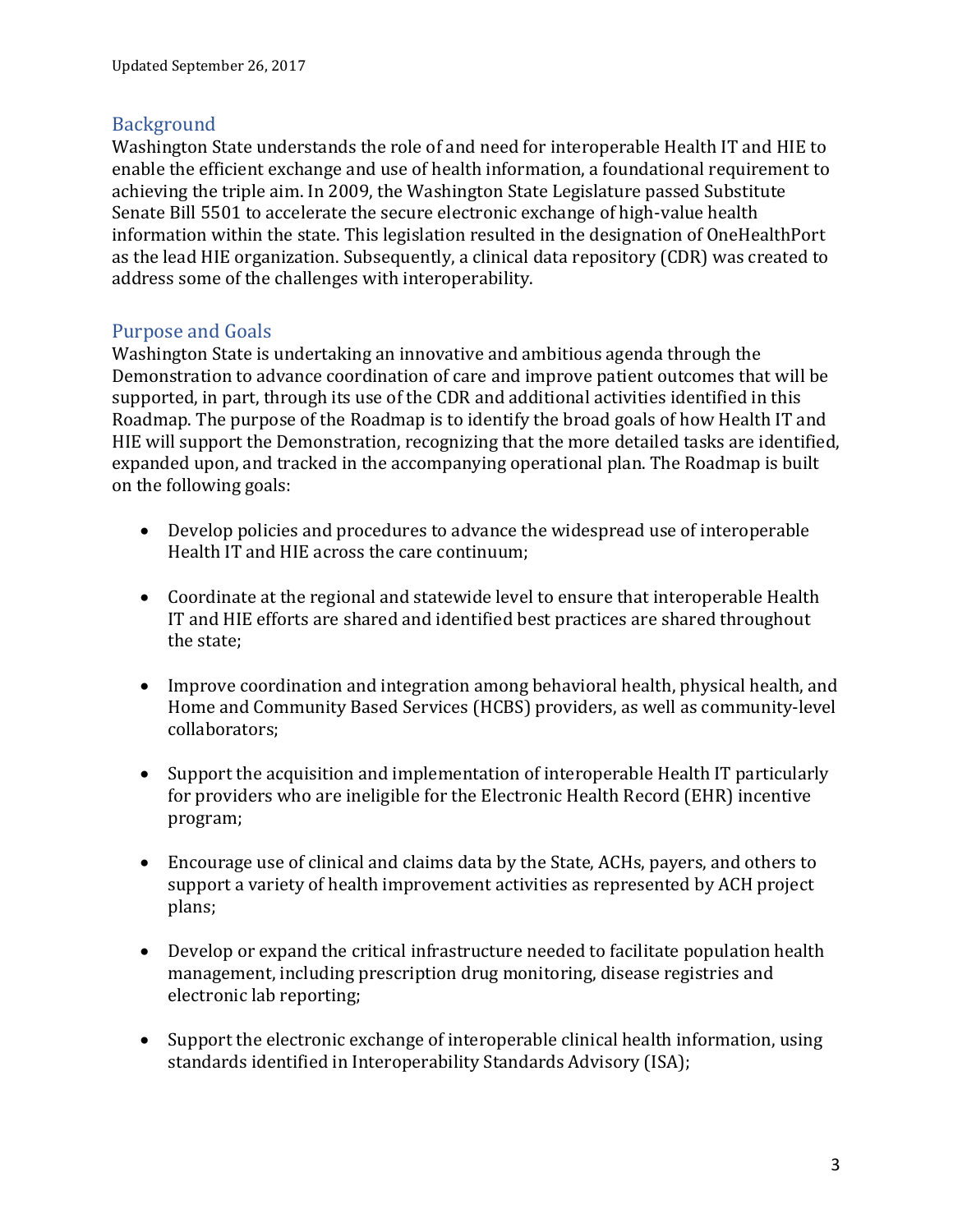- Support the development and use of a Medicaid enterprise master patient index and comprehensive provider directory strategy to facilitate more efficient information exchange;
- Align with the Washington State Health IT & HIE Strategy; and
- Ensure the roadmap provides guidance & alignment throughout the duration of the Demonstration, as well as beyond the Demonstration's end date.

# Demonstration Health IT Framework

The work of the Health IT Strategic Roadmap is intended to align with the Demonstration's three phases of work: design, implementation and operations, and assessment. These phases are cyclical, with project assessment feeding into future project design. Activities described in this document require work by the State and the ACHs to assemble the infrastructure, develop policies and procedures, and implement incentives to advance the use of Health IT and HIE in support of broader Demonstration activities. As described in this document, these phases support, and are consistent with, the three project stages (design, implementation and operations, and assessment) in the State's approved DSRIP Planning Protocol. This framework recognizes the varying levels of interoperability that exist among regions and providers in the state, allowing regional efforts to advance Health IT and HIE in coordination with the broader statewide approach.

### **Project Design**

*Initial phase August to December 2017*

During the project design phase, the State will engage and collaborate with ACHs, providers, payers, OneHealthPort, and other stakeholders to develop and disseminate the tasks and deliverables (which will inform the Operational Plan) to advance the use of Health IT for population health management.

This phase will identify the gaps and opportunities to advance in the Health IT and HIE infrastructure, policies and procedures, and incentives necessary to facilitate population health management. ACHs will be expected to identify payers (including Medicaid MCO payers) and providers (e.g., physical health, behavioral health, long-term services and supports, and other community-based services/providers) to collaborate with the State and other stakeholders to assist in and inform the development of the Operational Plan.

The State will provide guidance to the ACHs on how Health IT and HIE elements will be required for incorporation in the ACH project plans and what resources will be made available to support project implementation. ACHs will incorporate this guidance into their project plans to be submitted in November.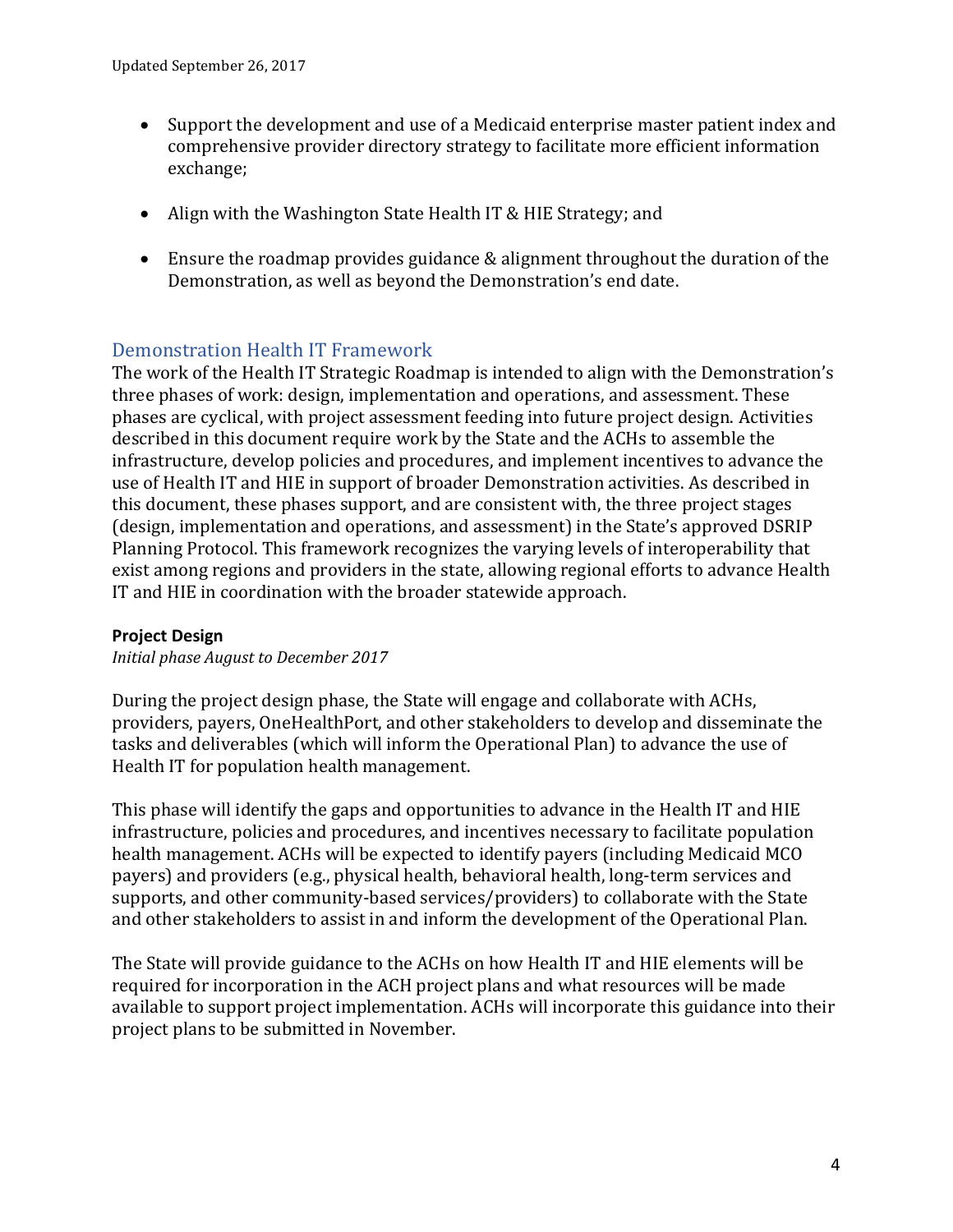| Task                                                                                                                                                                                                                        | <b>Additional Description</b>                                                                                                                                                                                                                                                                                                                                                                                                                                                                                                                                                                                                                                                                                                                                                         | Proposed<br><b>Due Date</b>                                    |
|-----------------------------------------------------------------------------------------------------------------------------------------------------------------------------------------------------------------------------|---------------------------------------------------------------------------------------------------------------------------------------------------------------------------------------------------------------------------------------------------------------------------------------------------------------------------------------------------------------------------------------------------------------------------------------------------------------------------------------------------------------------------------------------------------------------------------------------------------------------------------------------------------------------------------------------------------------------------------------------------------------------------------------|----------------------------------------------------------------|
| The State will engage and<br>collaborate with ACHs,<br>providers, payers<br>(including Medicaid MCOs),<br><b>OneHealthPort, and other</b><br>stakeholders to develop<br>and disseminate an<br><b>Operational Plan</b>       | The Operational Plan will address the<br>following topics:<br>Governance:<br>• Roles of stakeholders<br>• Data governance<br>• Health IT governance<br>Policy:<br>• Shared policies and technical standards for<br>secure Health IT and HIE systems<br>• Performance measures related to the<br>adoption and use of Health IT and HIE<br>Technology:<br>• Types of and how population health<br>management systems that could be used to<br>support: ACH projects, service delivery and<br>payment transformation, and quality and<br>performance management<br>• Gaps and barriers<br>Finance<br>• Determine financial needs for State, MCOs,<br><b>ACHs and providers</b><br>• Determine appropriate funding source,<br>including role of Medicaid Financing (IAPDU-<br>SPA-Waiver) | 2017                                                           |
| The State will develop and<br>disseminate guidance for<br>planning, acquisition and<br>use of Health IT and HIE                                                                                                             | Policy:<br>• This guidance will include interoperable HIT<br>and HIE to support ACH activities<br><u>Finance:</u><br>• Opportunities for shared HIT/HIE<br>financing/investments                                                                                                                                                                                                                                                                                                                                                                                                                                                                                                                                                                                                      | 2017-2018                                                      |
| The State will identify<br>technical assistance needs<br>to assist in the acquisition,<br>adoption, implementation,<br>and use of Health IT and<br>HIE. The State will notify<br><b>ACHs of these planned</b><br>resources. | Policy:<br>• State will develop and make available to<br>ACHs TA resources for HIT/HIE activities in<br>support of Demonstration activities. TA<br>resources may include assistance related to:<br>Billing IT and HIT applications;<br>$\circ$<br>Vendor evaluation and selection<br>$\Omega$<br>criteria;<br>Workflow considerations; and<br>$\circ$<br>Use of the CDR<br>$\circ$                                                                                                                                                                                                                                                                                                                                                                                                    | $2017 - 2018$<br>(initially and<br>ongoing<br>through<br>2020) |
| The State will determine<br>the need, and if so how and<br>when, to integrate key<br>Medical, clinical, and public                                                                                                          | Policy:<br>This data will potentially include:<br>• Assessment and care plan data; and<br>• Public Health data such as:                                                                                                                                                                                                                                                                                                                                                                                                                                                                                                                                                                                                                                                               | 2017-2018                                                      |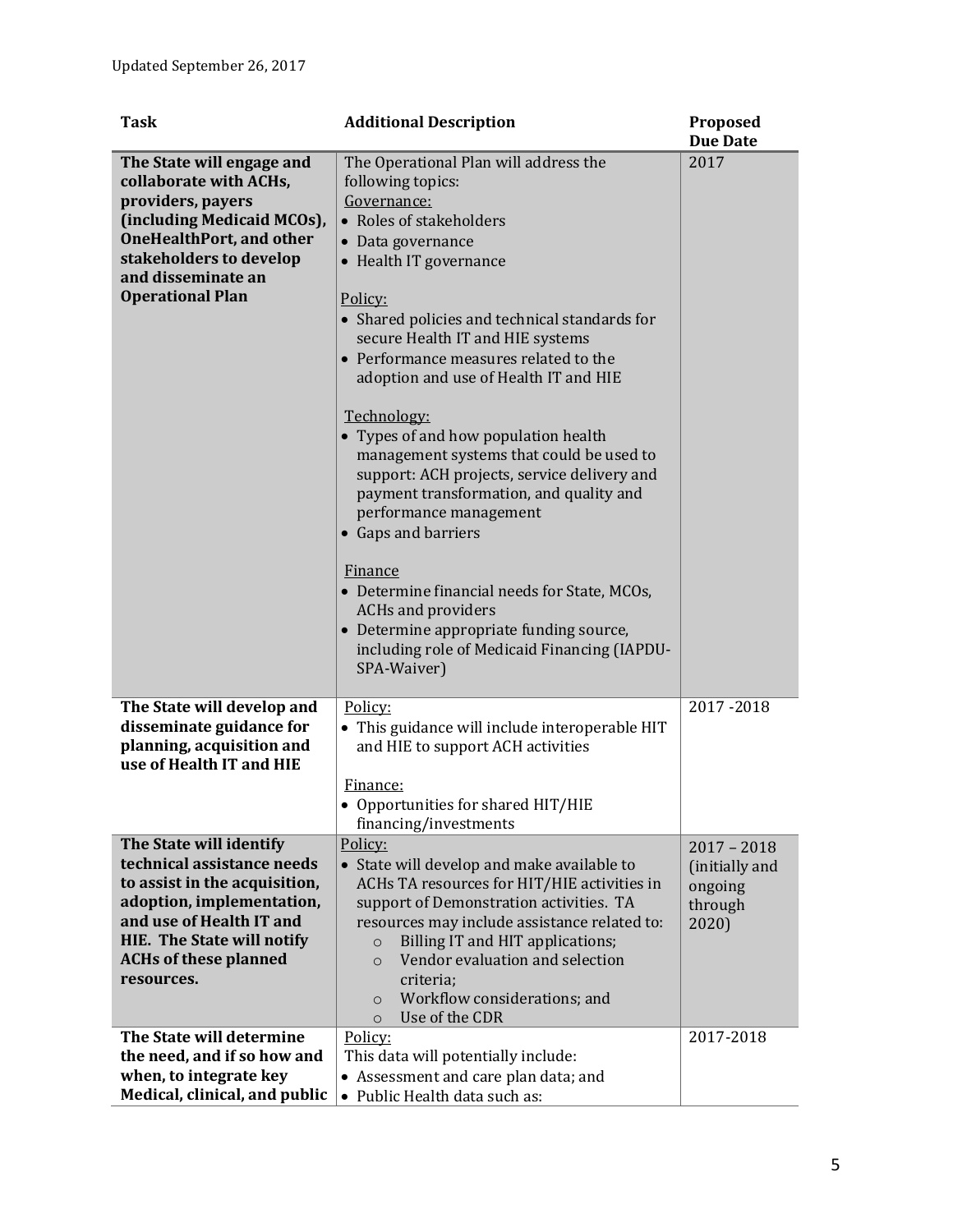| health data with the            | Immunizations                |
|---------------------------------|------------------------------|
| <b>Clinical Data Repository</b> | Prescription drug monitoring |

#### **Project Implementation and Operations**

*Initial phase January 2018-*

The project implementation phase will consist of implementing the Operational Plan, collaboratively addressing the Health IT and HIE gaps, aligning statewide initiatives, and positioning the ACHs and state for success in their programmatic objectives.

The Operational Plan will seek to identify and address gaps in Health IT and HIE, prioritizing the most important elements to support Health IT and HIE and ACH-proposed projects. The State will focus on several elements, including data governance and data sharing frameworks, facilitating HIE across multiple provider types, and developing a master patient index and statewide provider directory.

The State is also committed to ongoing alignment among all Health IT- and HIE-related activities within the state, including State Innovation Model efforts, Medicaid Health IT Plan, and Health IT Implementation Advanced Planning Document (IAPD).

During the project implementation phase, ACHs will assist the State in identifying critical gaps and will collaborate with providers, payers, and other stakeholders to develop and support the use of best practices in leveraging Health IT and HIE to support their transformation efforts.

| Task                                                                                           | <b>Additional Description</b>                                                                                                                                                                                                                                                                                                                        | <b>Proposed Due Date</b>  |
|------------------------------------------------------------------------------------------------|------------------------------------------------------------------------------------------------------------------------------------------------------------------------------------------------------------------------------------------------------------------------------------------------------------------------------------------------------|---------------------------|
| The State will implement,<br>review, update, and<br>disseminate the<br><b>Operational Plan</b> | Policy: The State, in collaboration with<br>stakeholders, will:<br>• Annually update the Operational Plan<br>and implement Accordingly<br>Identify and share emerging best<br>practices<br>Identify and assist in resolving<br>emerging issues; and<br>• Provide quarterly updates on<br>progress on implementing the<br>Operational Plan to CMS/ONC | 2017, 2018, 2019,<br>2020 |
| State will support and<br>advance critical HIT/HIE<br>infrastructure                           | The State will support several activities<br>needed to advance the HIT/HIE<br>infrastructure, including:<br>Governance:<br>• The State will develop and<br>disseminate guidance to the ACHs,<br>payers and providers related to<br>exchange of information, including<br>data governance and data sharing<br>framework                               | 2018                      |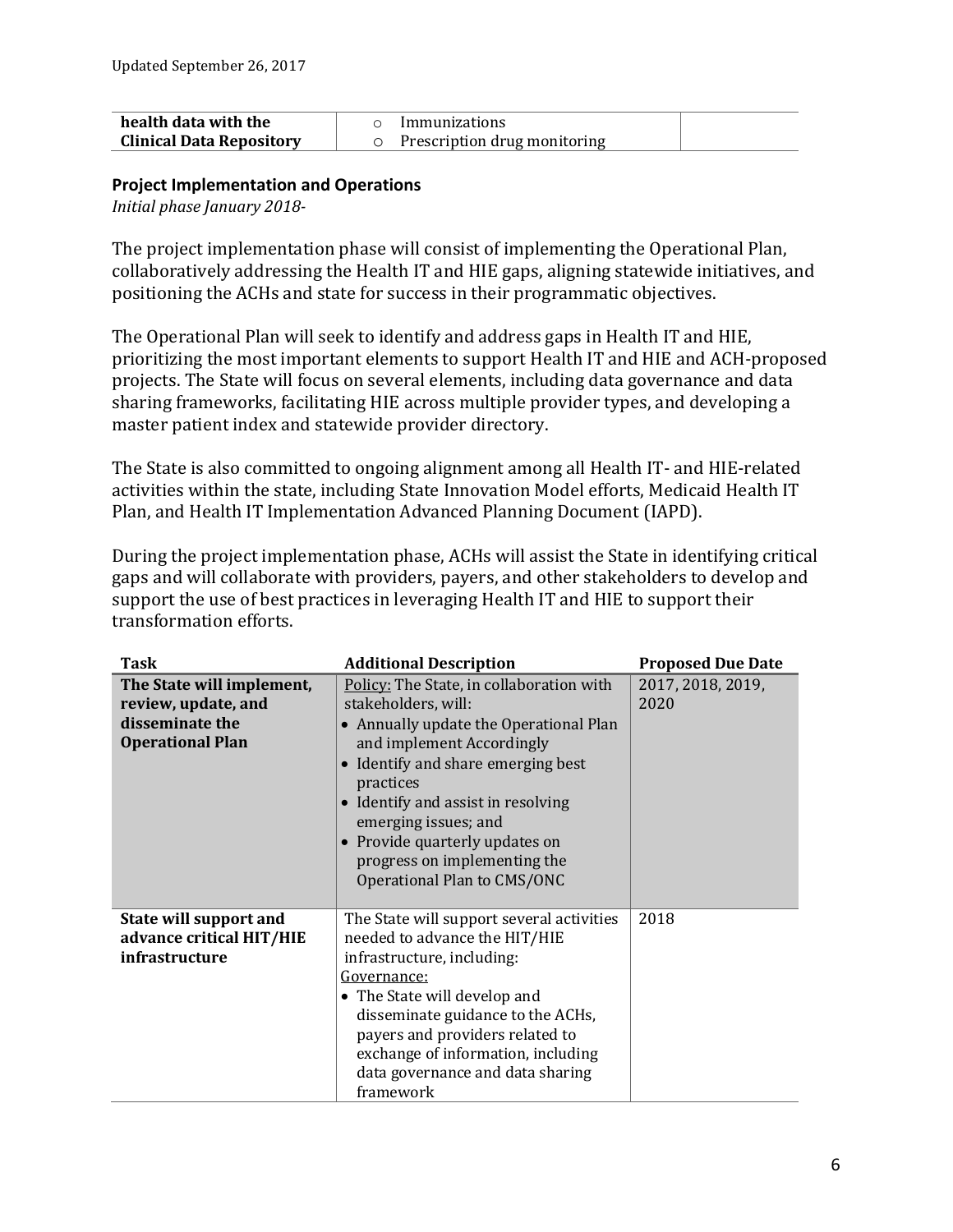| <b>Task</b>                                                                                                                                | <b>Additional Description</b>                                                                                                                                                                                                                                                                                                                                                                                                                                                                                                                                                                                                                                                                                                                                                                                                                                                                                                                                                                                                                                | <b>Proposed Due Date</b> |
|--------------------------------------------------------------------------------------------------------------------------------------------|--------------------------------------------------------------------------------------------------------------------------------------------------------------------------------------------------------------------------------------------------------------------------------------------------------------------------------------------------------------------------------------------------------------------------------------------------------------------------------------------------------------------------------------------------------------------------------------------------------------------------------------------------------------------------------------------------------------------------------------------------------------------------------------------------------------------------------------------------------------------------------------------------------------------------------------------------------------------------------------------------------------------------------------------------------------|--------------------------|
|                                                                                                                                            | • The State will develop and<br>disseminate guidance to the ACHs,<br>payers and providers related to<br>onboarding and registration of<br>additional provider types, including<br>expanding the provider types sending<br>and receiving content from the CDR<br>• The State will develop and<br>disseminate guidance to the ACHs,<br>payers and providers related to<br>establishing electronic health<br>information sharing agreements with<br>HIT/HIE organizations<br>Policy: This includes developing and<br>disseminating guidance and providing<br>TA to the ACHs, payers, providers, and<br>other stakeholders on the activities,<br>including the following:<br>• Supporting the onboarding of<br>additional providers to the CDR<br>• Use of Consolidated Clinical<br>Document Architecture (C-CDA) in<br>electronic health information<br>exchange activities<br>• The State will develop and<br>disseminate guidance to the ACHs,<br>payers, providers, and other<br>stakeholders related to exchanging<br>sensitive information (e.g. SUD data) |                          |
|                                                                                                                                            | Technology:<br>• Launching of the CDR provider portal<br>• Develop and/or purchase other<br>technology as identified and needed                                                                                                                                                                                                                                                                                                                                                                                                                                                                                                                                                                                                                                                                                                                                                                                                                                                                                                                              |                          |
| The State will disseminate<br>information on efforts to<br>streamline Behavioral<br><b>Health reporting</b>                                | Policy: State will seek to align reporting<br>requirements to support and align with<br>HIE/HIT standards and support data<br>use<br>State will disseminate information on<br>the results of the alignment effort,<br>including requirements                                                                                                                                                                                                                                                                                                                                                                                                                                                                                                                                                                                                                                                                                                                                                                                                                 | 2018                     |
| The State will determine<br>and implement the most<br>appropriate method for the<br>creation and management<br>of the Master Patient Index | Policy:<br>• Document gaps and barriers in<br>existing State infrastructure<br>• Identify work plan for developing a<br>Master Patient Index for use across<br>information systems (e.g. MMIS, OHP)<br>Technology:                                                                                                                                                                                                                                                                                                                                                                                                                                                                                                                                                                                                                                                                                                                                                                                                                                           | 2018-2019                |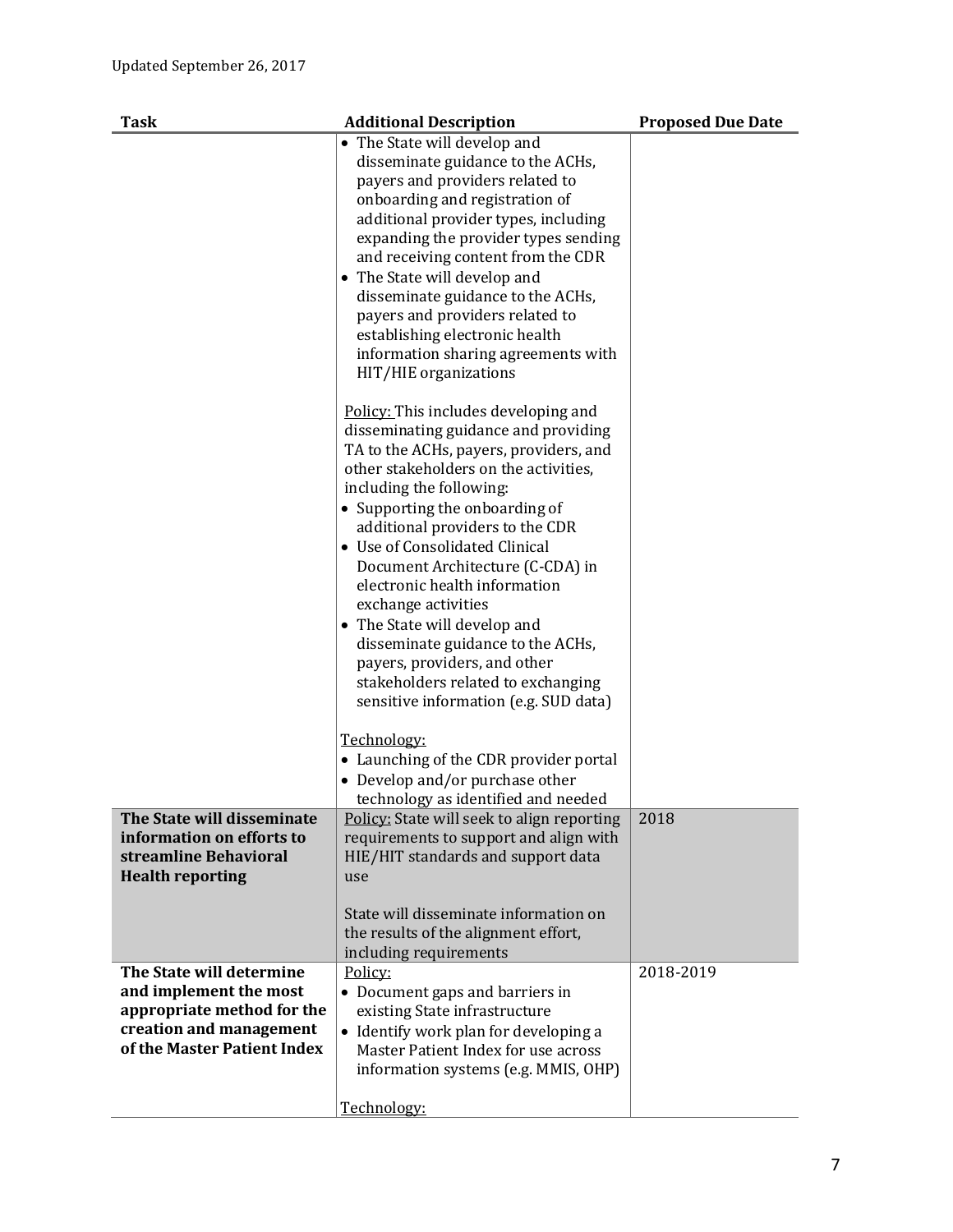| <b>Task</b>                                                                                                                                                                                                                                                      | <b>Additional Description</b>                                                                                                                                                                                                                                                                                                                                                                                                                                                             | <b>Proposed Due Date</b>  |
|------------------------------------------------------------------------------------------------------------------------------------------------------------------------------------------------------------------------------------------------------------------|-------------------------------------------------------------------------------------------------------------------------------------------------------------------------------------------------------------------------------------------------------------------------------------------------------------------------------------------------------------------------------------------------------------------------------------------------------------------------------------------|---------------------------|
|                                                                                                                                                                                                                                                                  | • Acquire /implement technology<br>solution based on work plan                                                                                                                                                                                                                                                                                                                                                                                                                            |                           |
| The State will determine<br>and implement the most<br>appropriate method for the<br>creation and management<br>of the Provider Directory                                                                                                                         | Policy:<br>• Document gaps and barriers in<br>existing State infrastructure<br>• Identify work plan for developing a<br>Provider Directory for use across<br>information systems (e.g. MMIS, OHP)<br>Technology:<br>• Acquire/implement technology<br>solution based on work plan                                                                                                                                                                                                         | 2018-2019                 |
| The State will evaluate<br>options and draft<br>recommendations for<br>leveraging clinical and<br>claims data to support<br>needed quality<br>measurement/analytic<br>activities of the state,<br>MCOs, ACHs, providers and<br>payers.                           | Policy:<br>• The state with stakeholder input will<br>evaluate options for leveraging<br>clinical and claims data to support<br>needed quality<br>measurement/analytic activities of<br>the state, MCOs, ACHs, providers and<br>payers.<br>• Based on the evaluation of options,<br>the state will draft recommendations<br>for leveraging clinical and claims data<br>to support needed quality<br>measurement/analytic activities of<br>the state, MCOs, ACHs, providers and<br>payers. | 2018                      |
| <b>State will implement</b><br>approved<br>recommendations for<br>leveraging clinical and<br>claims data to support<br>quality<br>measurement/analytic<br>activities of the state and<br>will oversee the efforts of<br>the Medicaid MCOs, ACHs<br>and providers | Technology:<br>• The State will implement approved<br>recommendations for leveraging<br>clinical and claims data to support<br>quality measurement/analytic<br>activities of the state                                                                                                                                                                                                                                                                                                    |                           |
| The State will use the<br><b>HIT/HIE Strategic</b><br><b>Roadmap and Operational</b><br>Plan to update and align<br>key documents and<br>activities                                                                                                              | Policy:<br>• Based on the completion of the OP for<br>2017-2018, the state will update as<br>needed<br>• SIM HIT documents;<br>• State Medicaid HIT plan;<br>• Health IT IAPD; and<br>• Medicaid EHR Incentive Program<br><b>State initiated MACRA Advanced</b><br>Alternative Payment models.                                                                                                                                                                                            | 2017 for 2017 and<br>2018 |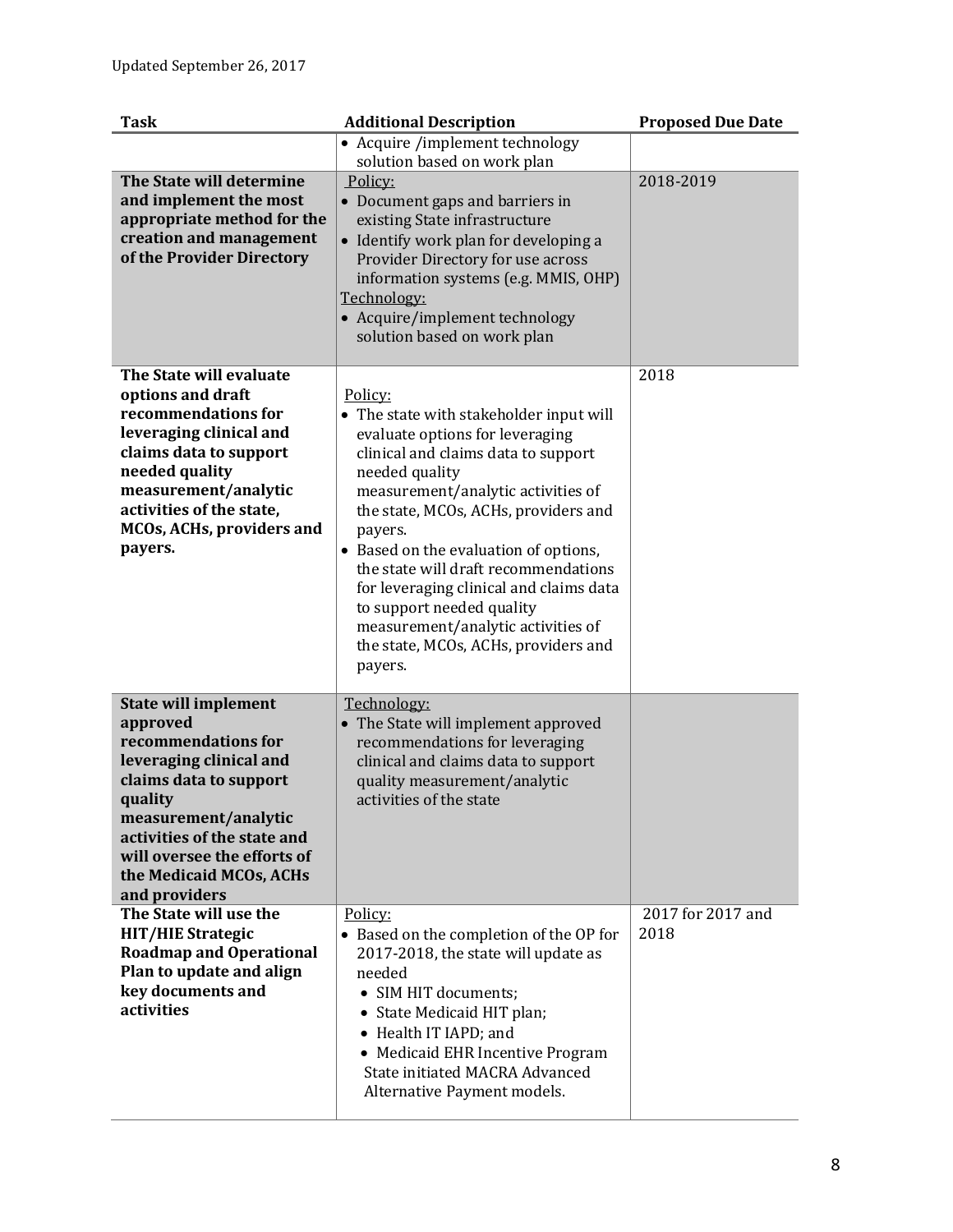| <b>Task</b>                                                                                                                                                                                         | <b>Additional Description</b>                                                                                                                                                                  | <b>Proposed Due Date</b> |
|-----------------------------------------------------------------------------------------------------------------------------------------------------------------------------------------------------|------------------------------------------------------------------------------------------------------------------------------------------------------------------------------------------------|--------------------------|
|                                                                                                                                                                                                     | • Based on the updated OP for 2019,<br>the state will update as needed the<br>same documents.<br>• Based on the updated OP for 2020,<br>the state will update as needed the<br>same documents. | 2018 for 2019            |
|                                                                                                                                                                                                     |                                                                                                                                                                                                | 2019 for 2020            |
| The state will update and<br>submit Medicaid Health IT<br><b>IAPD and state budget</b><br>requests to support<br>implementation of Health<br>IT, including interoperable<br><b>HIE and services</b> | Finance:<br><b>Prepare Implementation Advance</b><br><b>Planning Document Update</b><br>Prepare state budget requests                                                                          | As required              |

#### **Project Assessment**

*Initial phase beginning January 2019*

The project assessment phase will focus on assessing the direction of the Health IT and HIE in ACH projects and their utility in achieving the goals of the Demonstration. The assessment for each project will be tailored to the specifics of the project and will be conducted by an independent, external evaluator. Assessments will include a mix of qualitative and quantitative analysis, using a variety of data types including clinical, administration, and survey data.

Information obtained through these assessments will be made available to future project planning efforts to ensure any identified shortcomings are not repeated.

| Task                         | <b>Additional Description</b>           | <b>Proposed Due Date</b> |
|------------------------------|-----------------------------------------|--------------------------|
| The State will contract with | This evaluator will perform the         | 2019                     |
| and support an               | following:                              |                          |
| independent external         | Develop a methodology to                |                          |
| evaluator                    | qualitatively and quantitatively        |                          |
|                              | assess the impact of the                |                          |
|                              | Demonstration on delivery systems,      |                          |
|                              | clinical care, health outcomes, and     |                          |
|                              | costs;                                  |                          |
|                              | • Assess overall Medicaid system        |                          |
|                              | performance under the DSRIP             |                          |
|                              | program;                                |                          |
|                              | • Assess overall Health IT              |                          |
|                              | infrastructure;                         |                          |
|                              | • Assess progress toward meeting VBP    |                          |
|                              | penetration targets;                    |                          |
|                              | • The State will oversee the efforts of |                          |
|                              | the Medicaid MCOs, ACHs and             |                          |
|                              | providers;                              |                          |